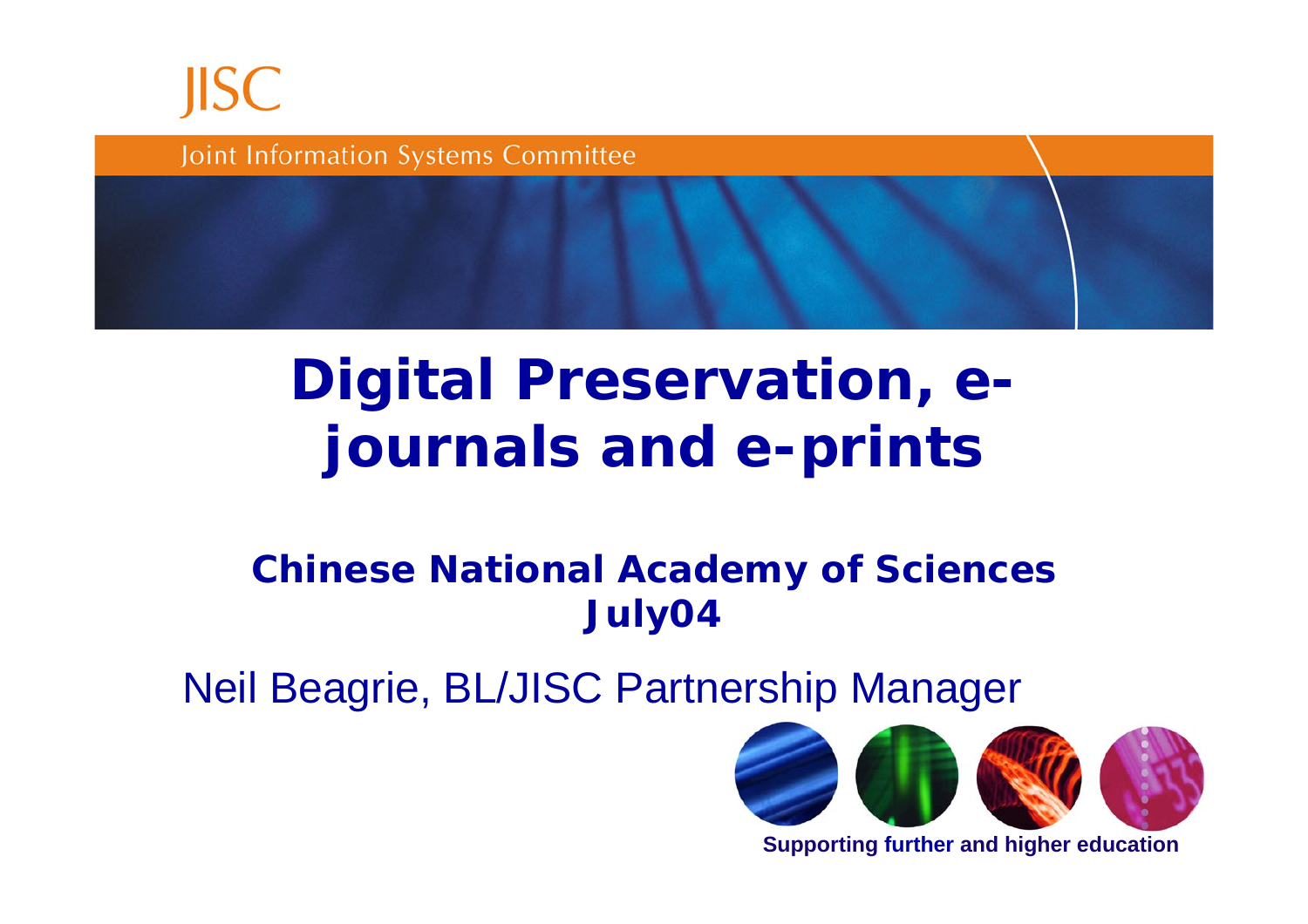

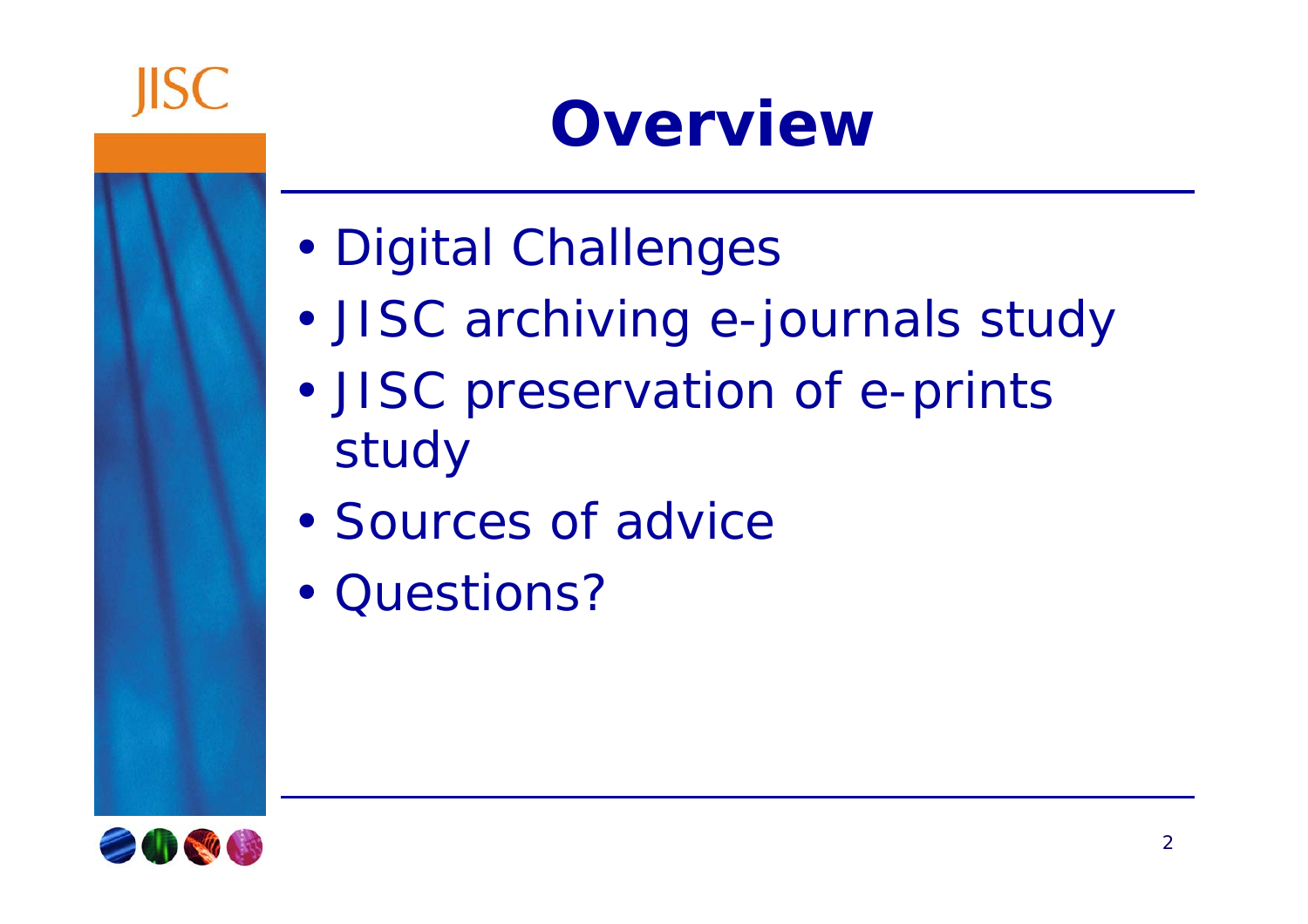

### **New digital challenges**

- **Media Degradation** media degrades and information is easily destroyed without adequate care
- **Technological Obsolescence-** only accessible through hardware and software rapid obsolescence eg BBC Domesday
- **Authenticity** electronic records easily amended and have to be moved through new technologies
- **Licensing access to content and implications for future preservation and access**

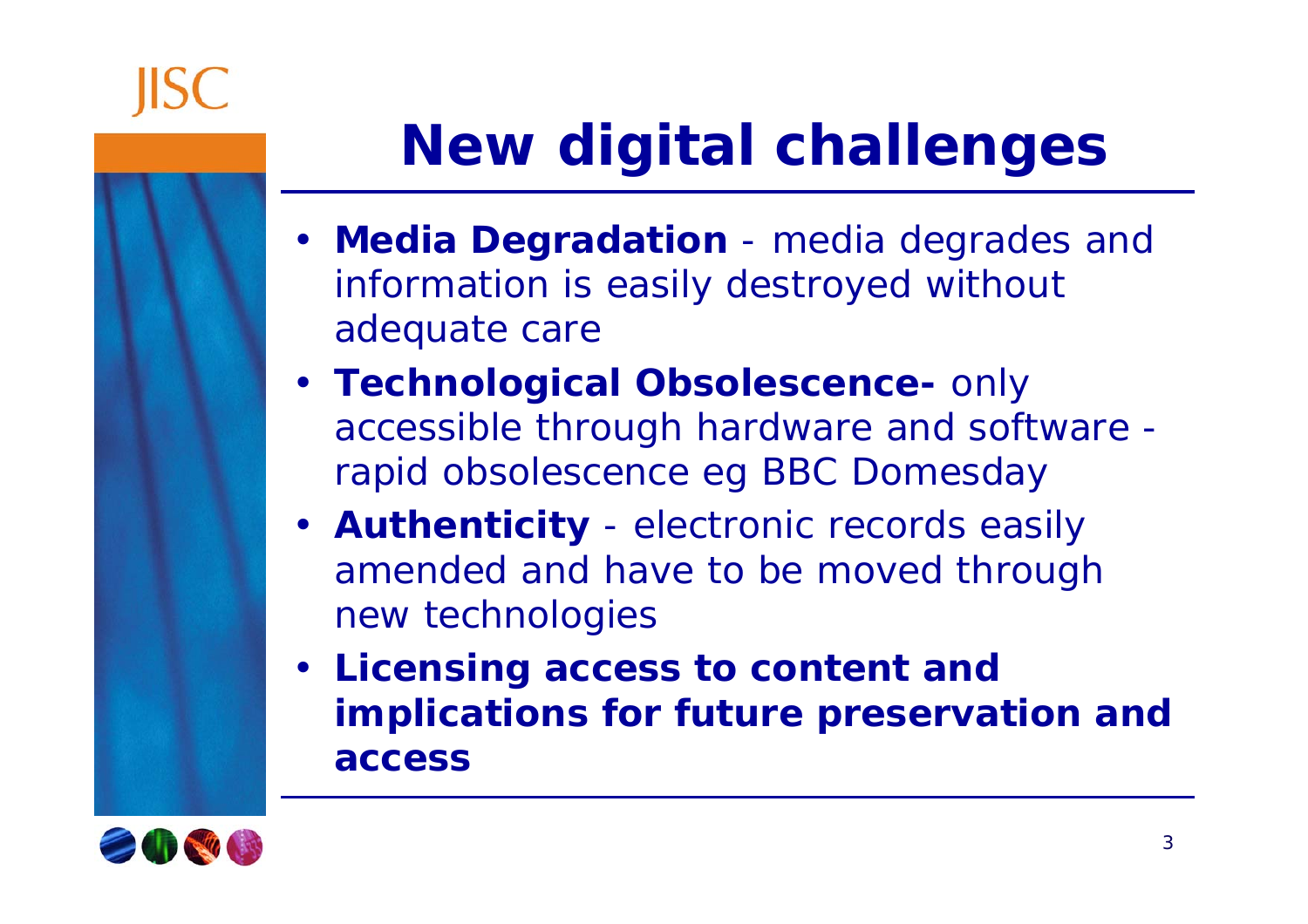

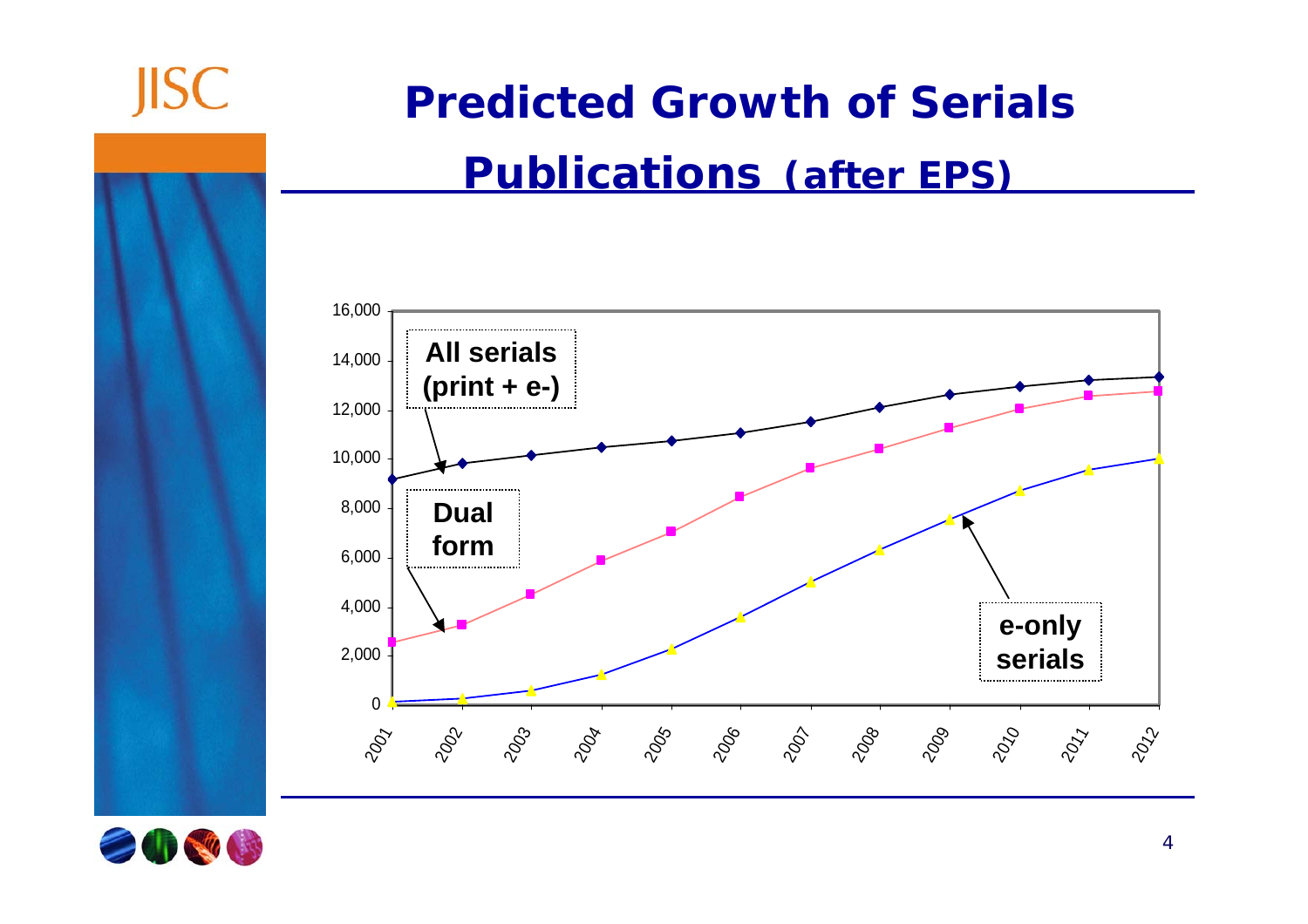

## **Archiving E- Publications**

- JISC study by Maggie Jones available from:
- <http:// www. jisc. ac. uk/ index. cfm? name= project\_epub\_ archiving>
- •Final report
- •digest of reading
- •report of libraries survey
- •report of Archiving Workshop

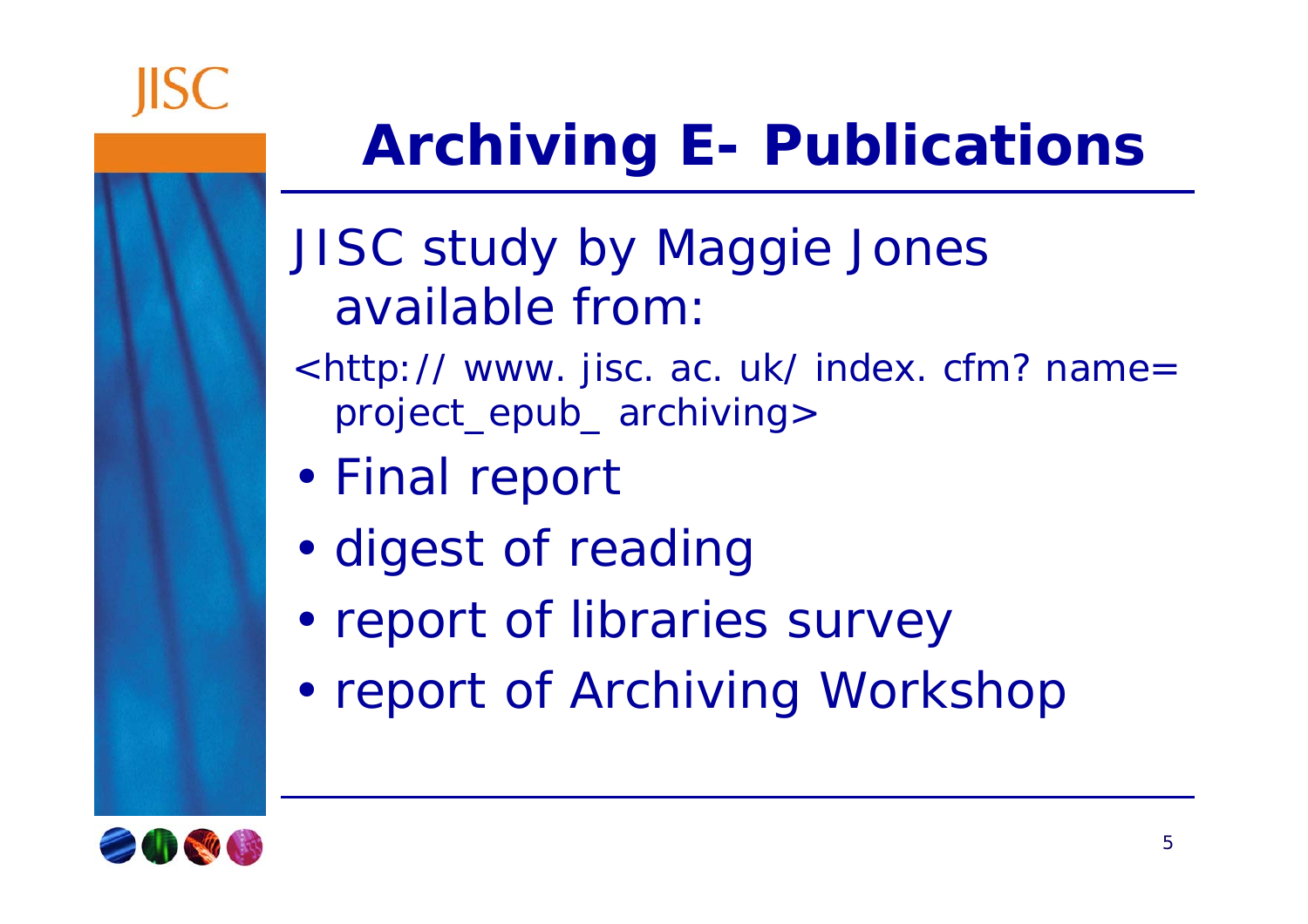# **Background**

- PSLI 1996- 1998
	- $\mathcal{L}_{\mathcal{A}}$  , and the set of  $\mathcal{L}_{\mathcal{A}}$  site licences with 4 publishers - focus on print
- NESLI 1999- 2002
	- Encouraged a move by libraries towards electronic access
	- $\mathcal{L}_{\mathcal{A}}$  , and the set of  $\mathcal{L}_{\mathcal{A}}$  Encouraged publishers to permit print cancellations
- Study commissioned as part of implementation of JISC Continuing Access and Digital Preservation **Strategy**



**IISC**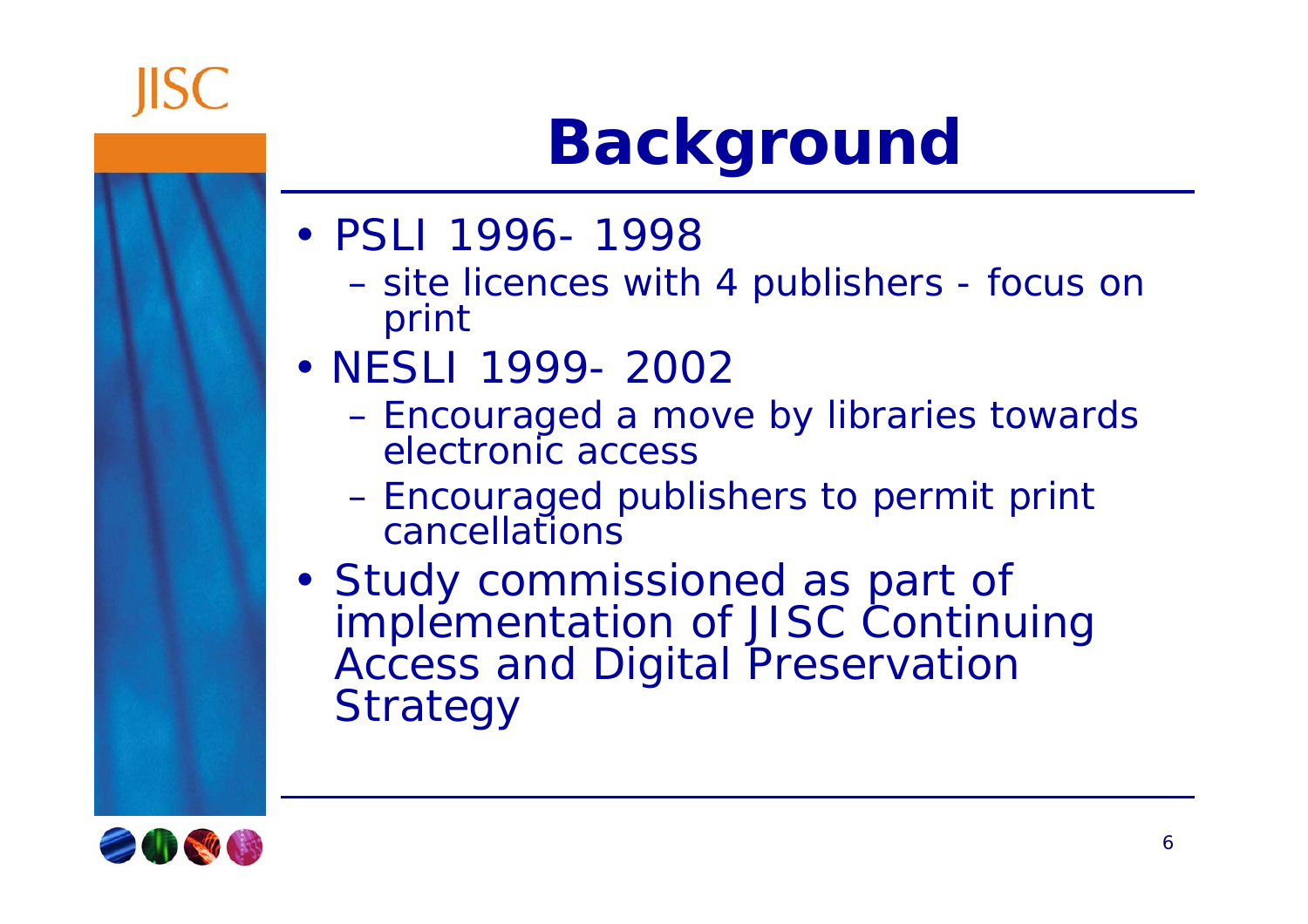### **e- journals - advantages**

- • Most commonly cited reasons for moving to e- only:
	- **Hart Committee** convenience (24/ 7 access)
	- **Hart Committee** potential space savings
	- **Hart Committee**  improved access to a greater number of titles
	- **Hart Committee**  increasing needs and expectations of users

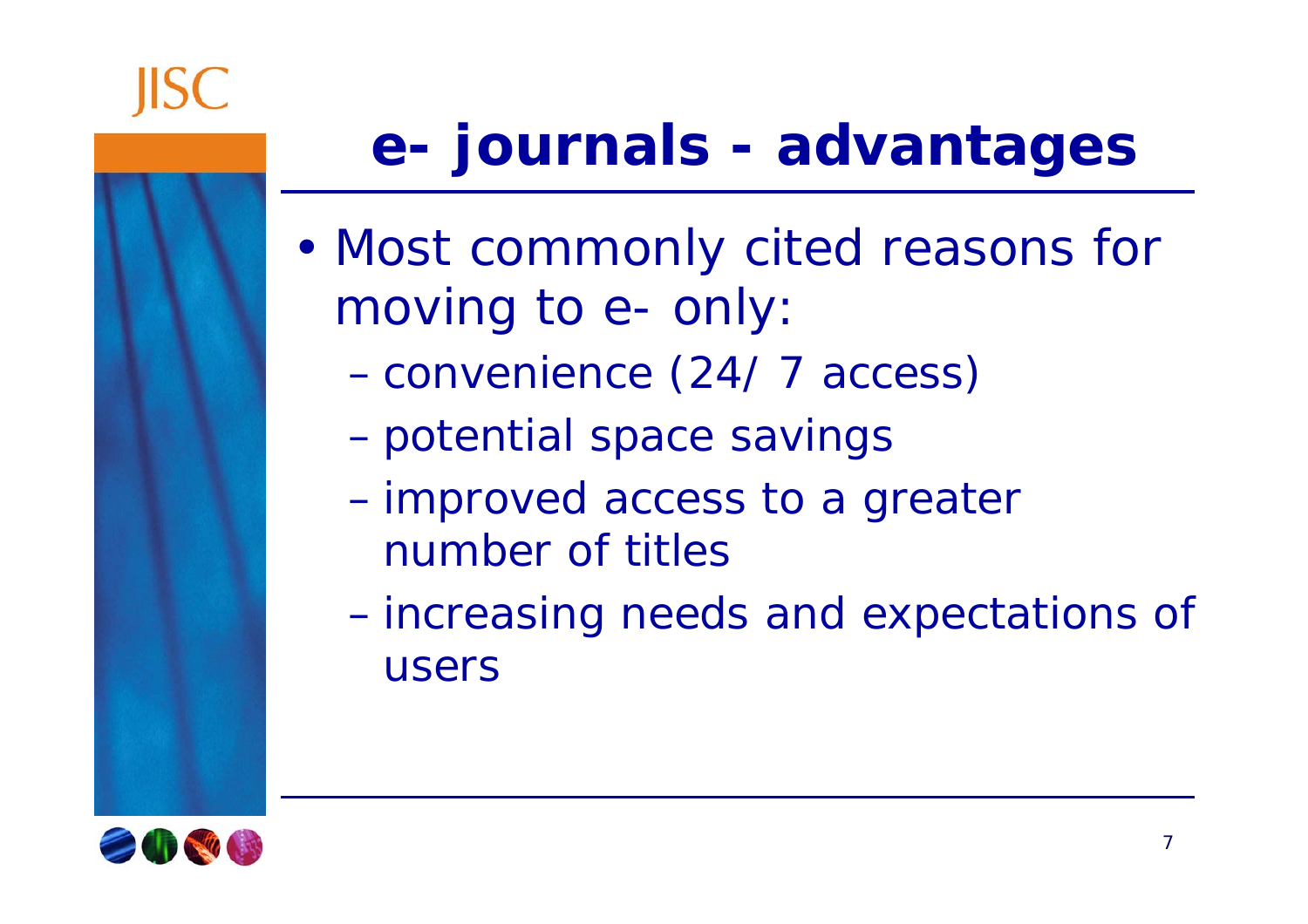

#### **Issues**

- Few journals are solely in digital form at this stage but parallel print/ e- access can only be regarded either as interim or partial equivalents
- What guarantees do libraries have when they licence access to digital material they don't own (and it is served from outside national boundaries)?
- Concerns about continued access following termination of a licence are a major inhibiting factor for libraries wishing to move to e- only access

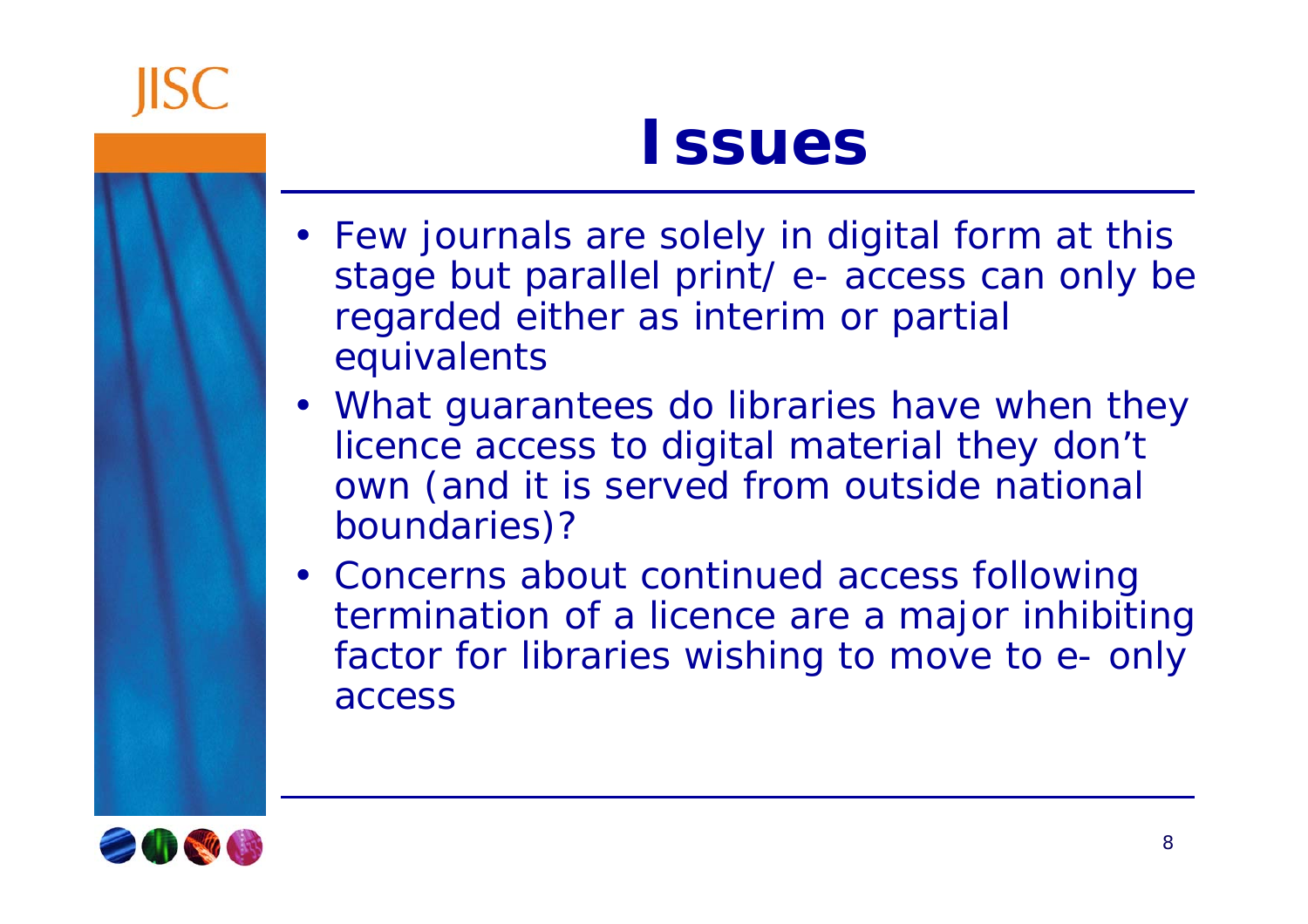

### **NESLI Model Licence**

- • Developed collaboratively between publishers and libraries
- Since 1999 has included clauses relating to continued access to material already paid for following termination of licence
- Assumes the licence cost includes "perpetual access"

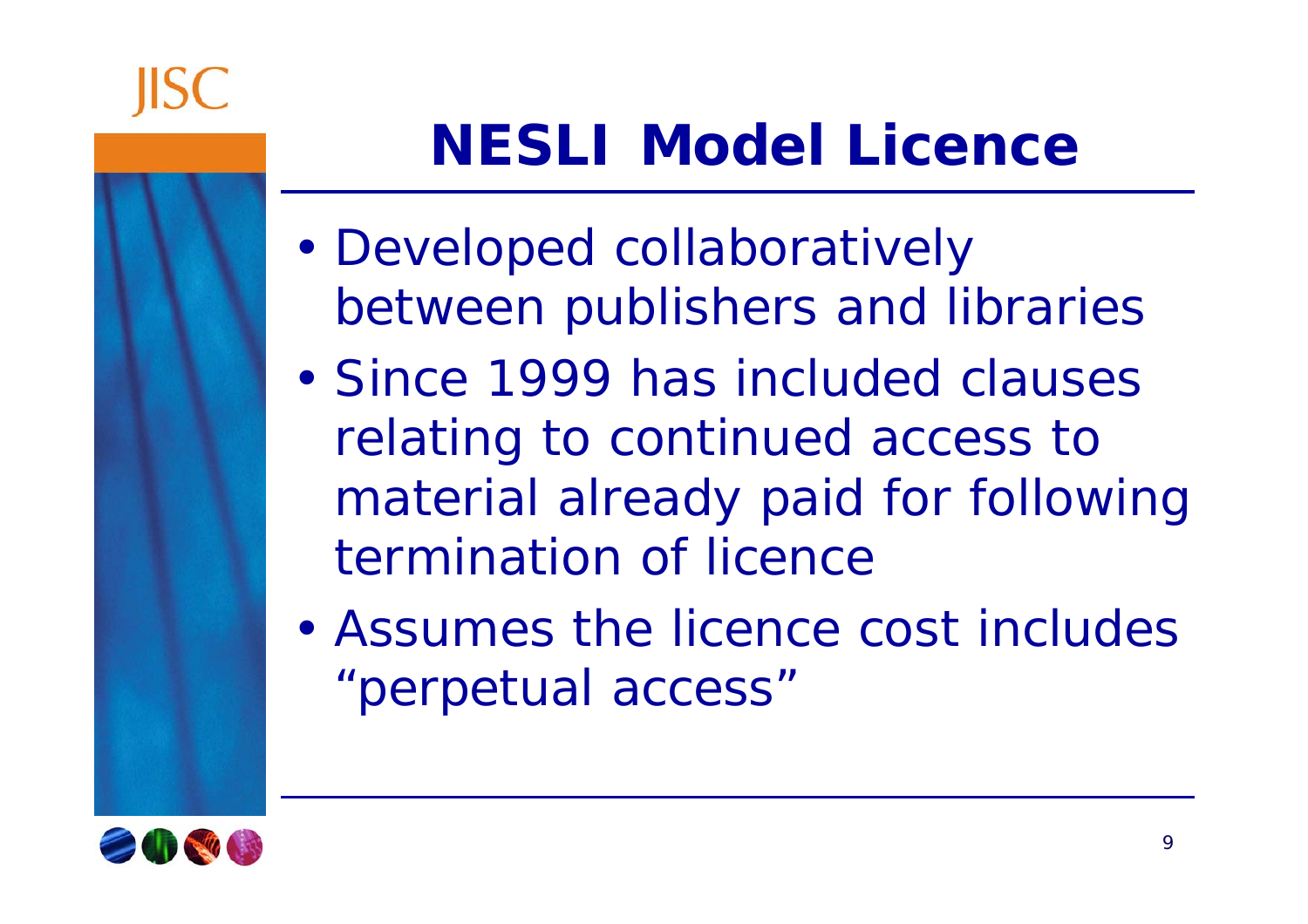

## **NESLI Archiving Clauses**

- • Clause 2.2.2 provides three options:
	- Following termination of licence, continued access to be delivered:
	- **Hart Committee**  online from publishers server or third party
	- **Hart Committee** archival copy delivered to Licensee
	- **Hart Committee**  archival copy delivered to a **central archiving facility** operated on behalf of HE

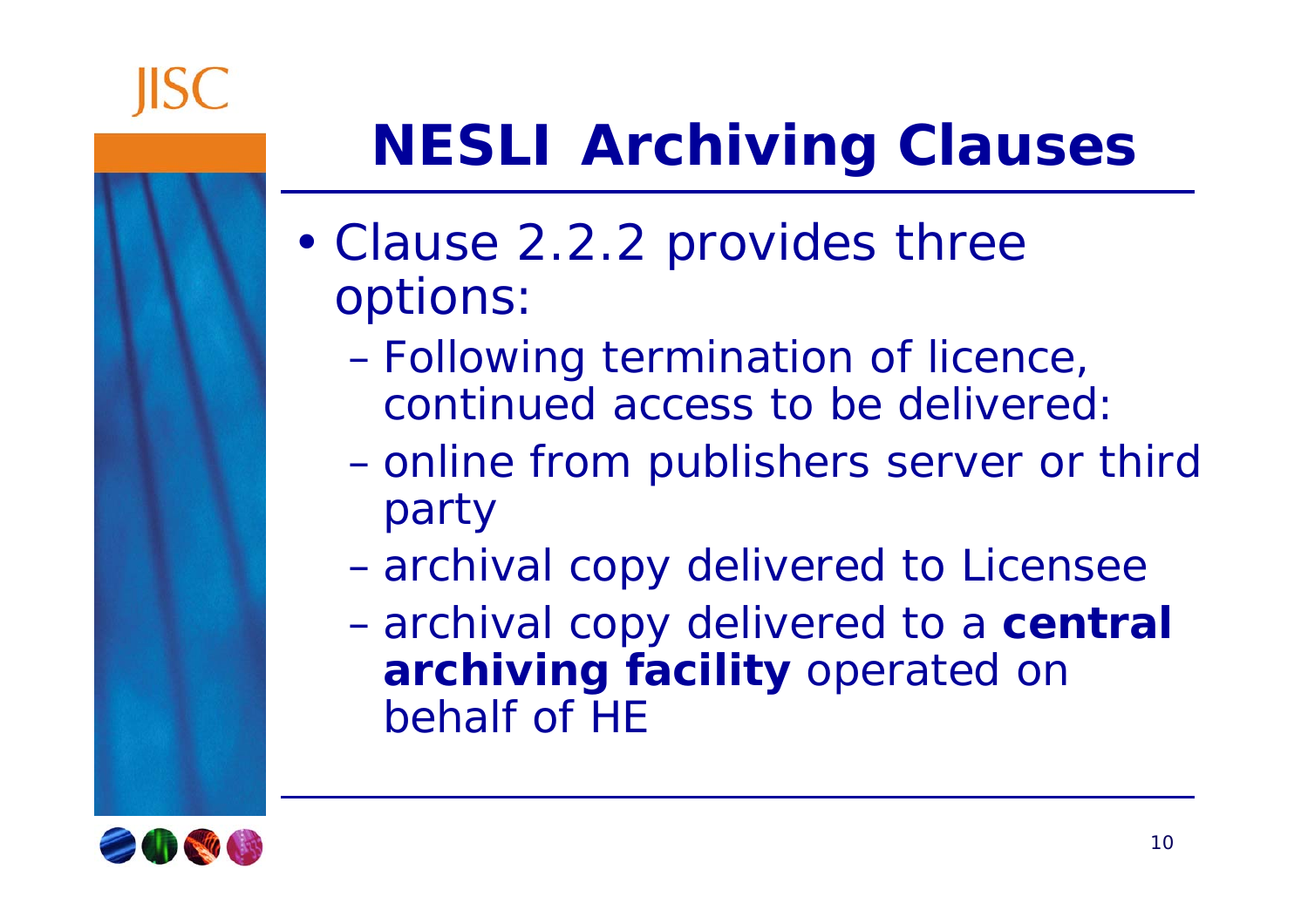

## **Archiving by publishers**

- • Short-medium term option - Business model doesn't include preservation for common good
- • Publishers don't necessarily hold all archival rights
- • Vary greatly in size, business model, strategic directions
- Libraries have concerns about publishers taking on this role

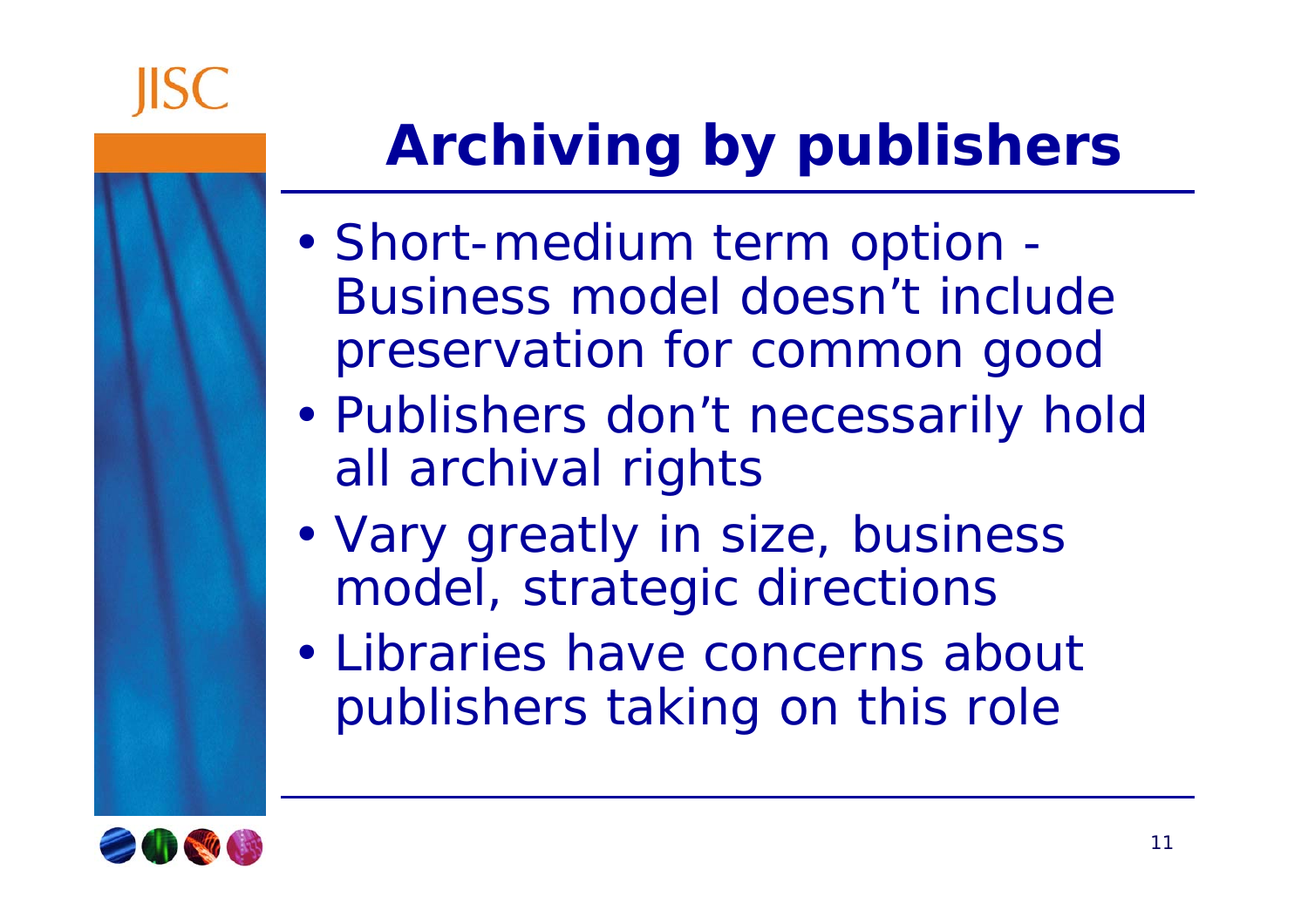

## **Archiving by the Library**

- • The "archival copy" referred to in the licence tends to be CD- ROM
- Libraries do not want to undertake this role
- Random distribution of effort
- • There is a strong sense of wanting to find a national solution offering a reliable service

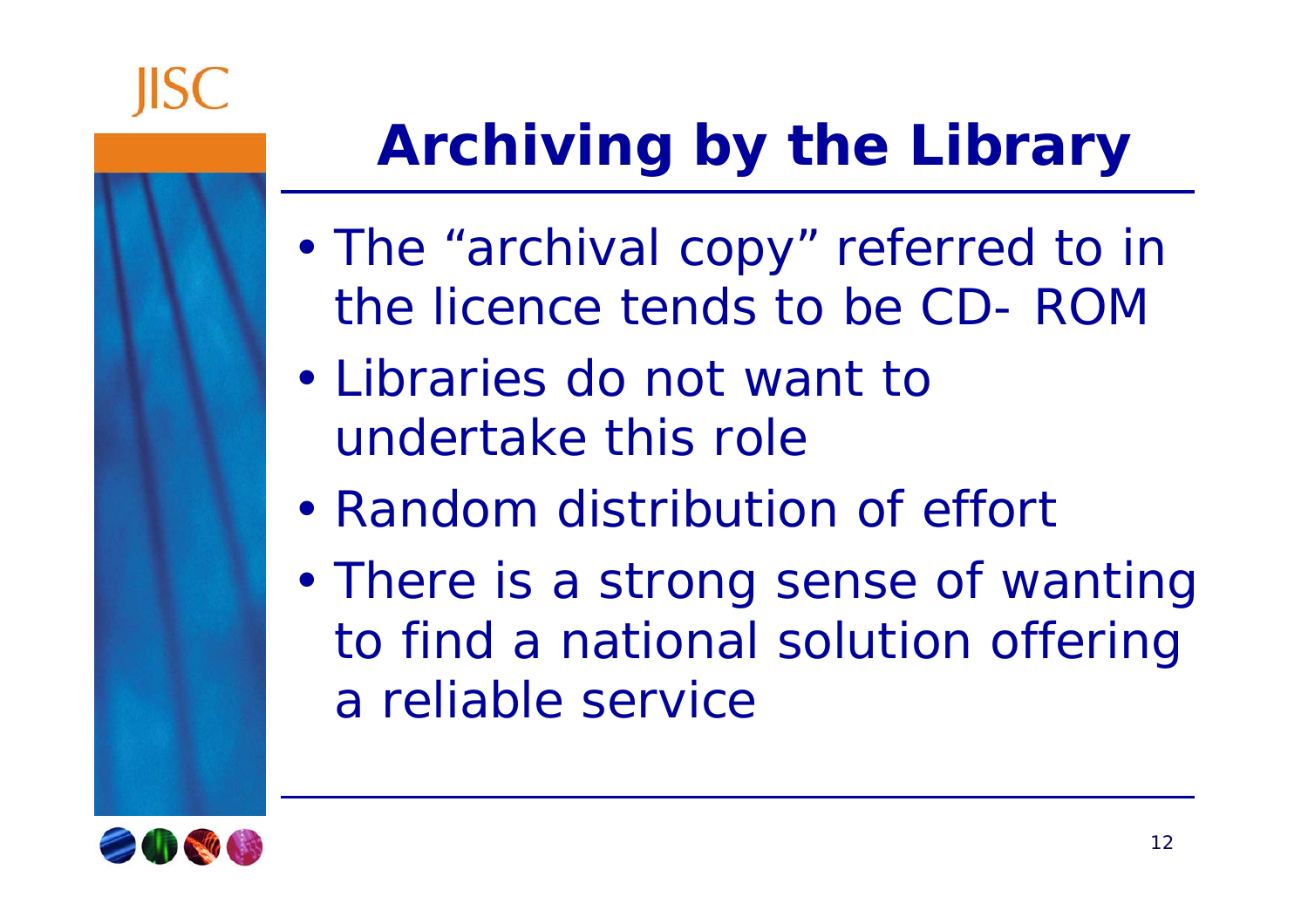

## **Central Archiving Facility**

- Doesn't currently exist and will be expensive to establish
- A central service which would provide libraries with the assurance they need without undermining publishers business models
	- What should it look like?
	- How would it operate?
	- How would it be funded?

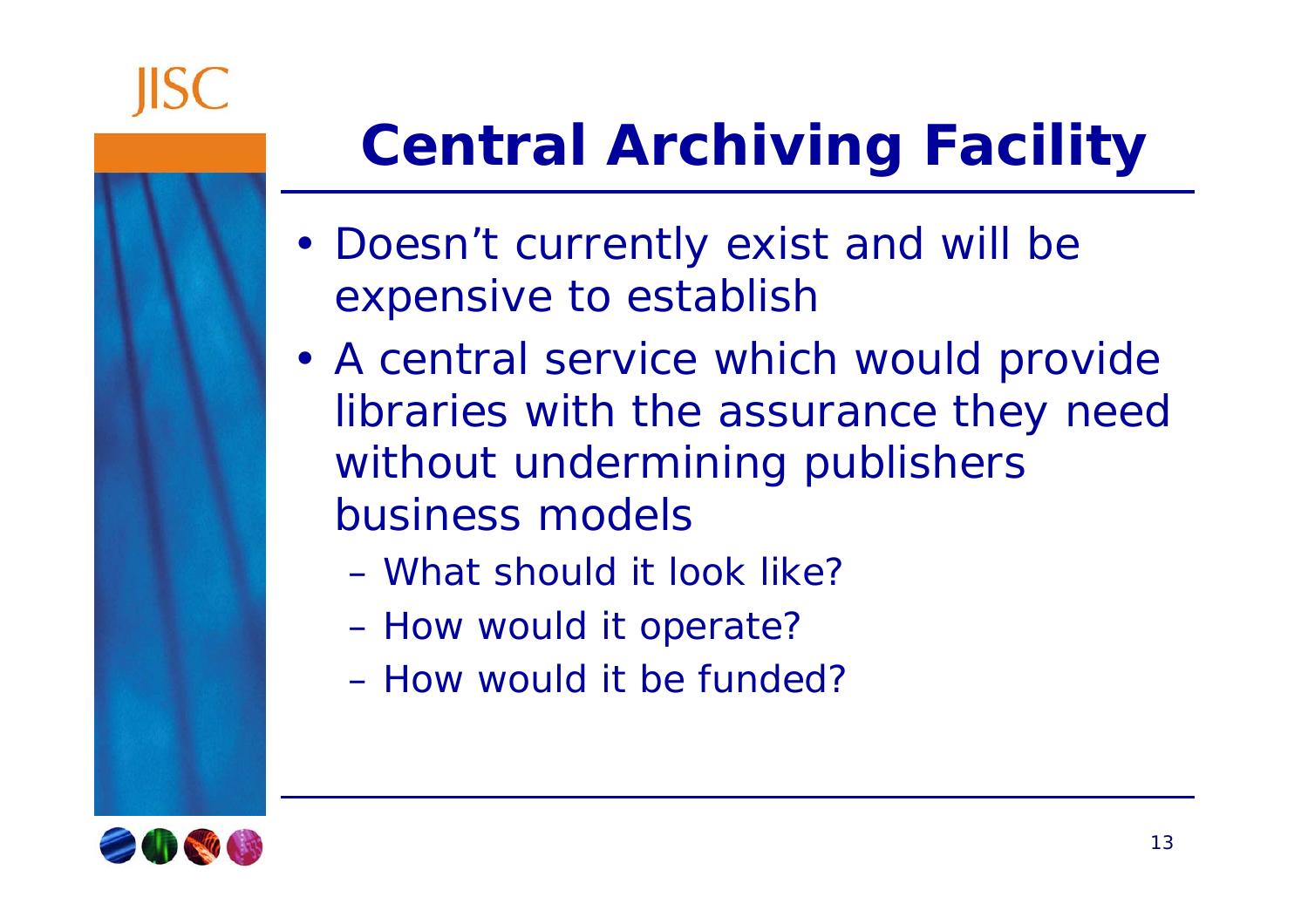

# **Archiving Workshop**

- • 26 invited delegates attended a Workshop on 17th February 2003
- • Considered organisational options; related developments; legal issues; business models
- • Assumed that the status quo needs to be improved
- Needed to decide on plan of action to move things forward

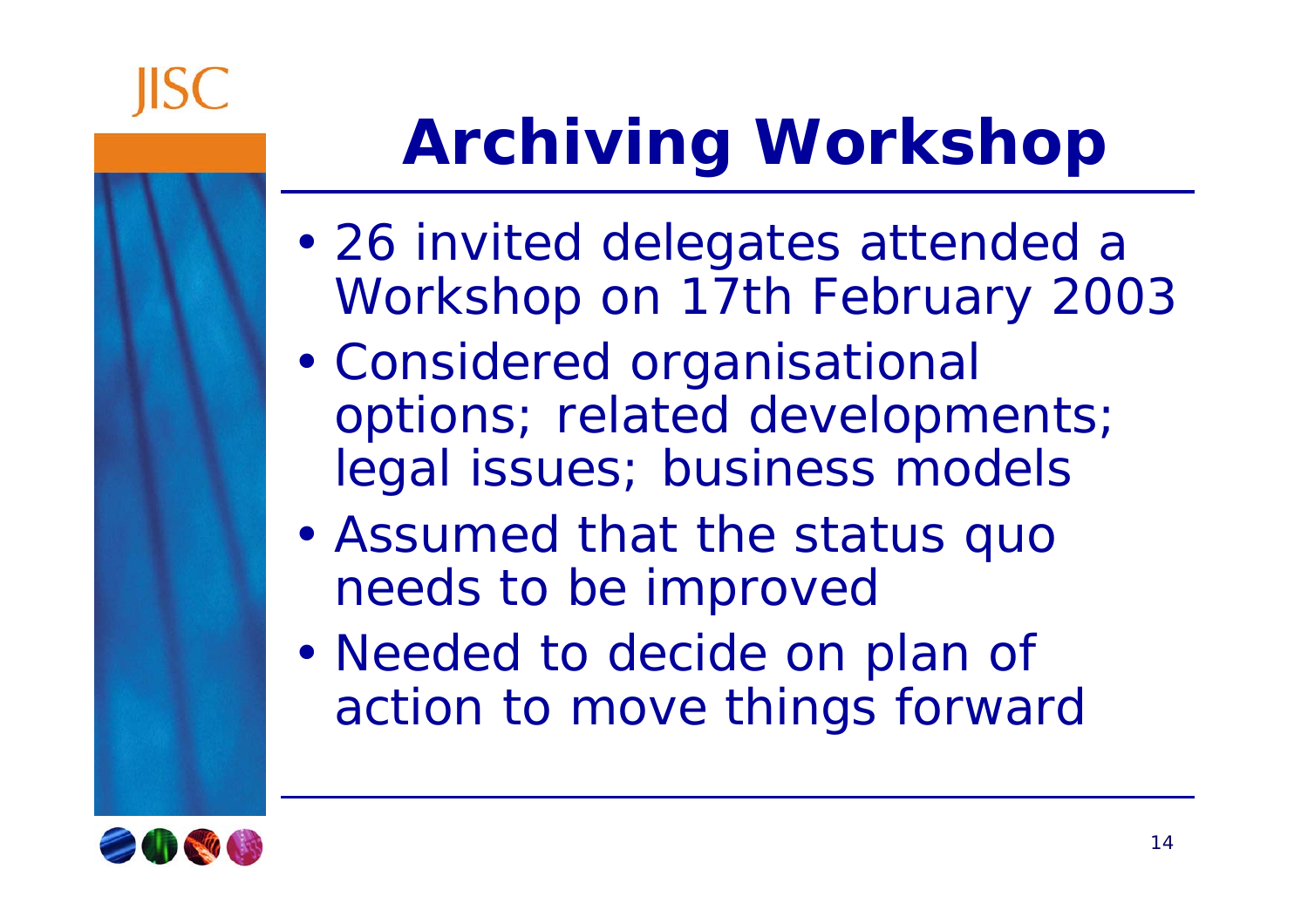

## **Models outside UK**

- Outcomes of Mellon projects
- New organisations will be necessary to act in the broad interests of the scholarly community and mediate the interest of libraries and publishers
	- –JSTOR e-archiving pilot
- •LOCKSS consortium (JISC currently assessing LOCKSS)
- · national library acting as official archive for publisher (KB/ Elsevier agreement)
- OCLC Digital Archive

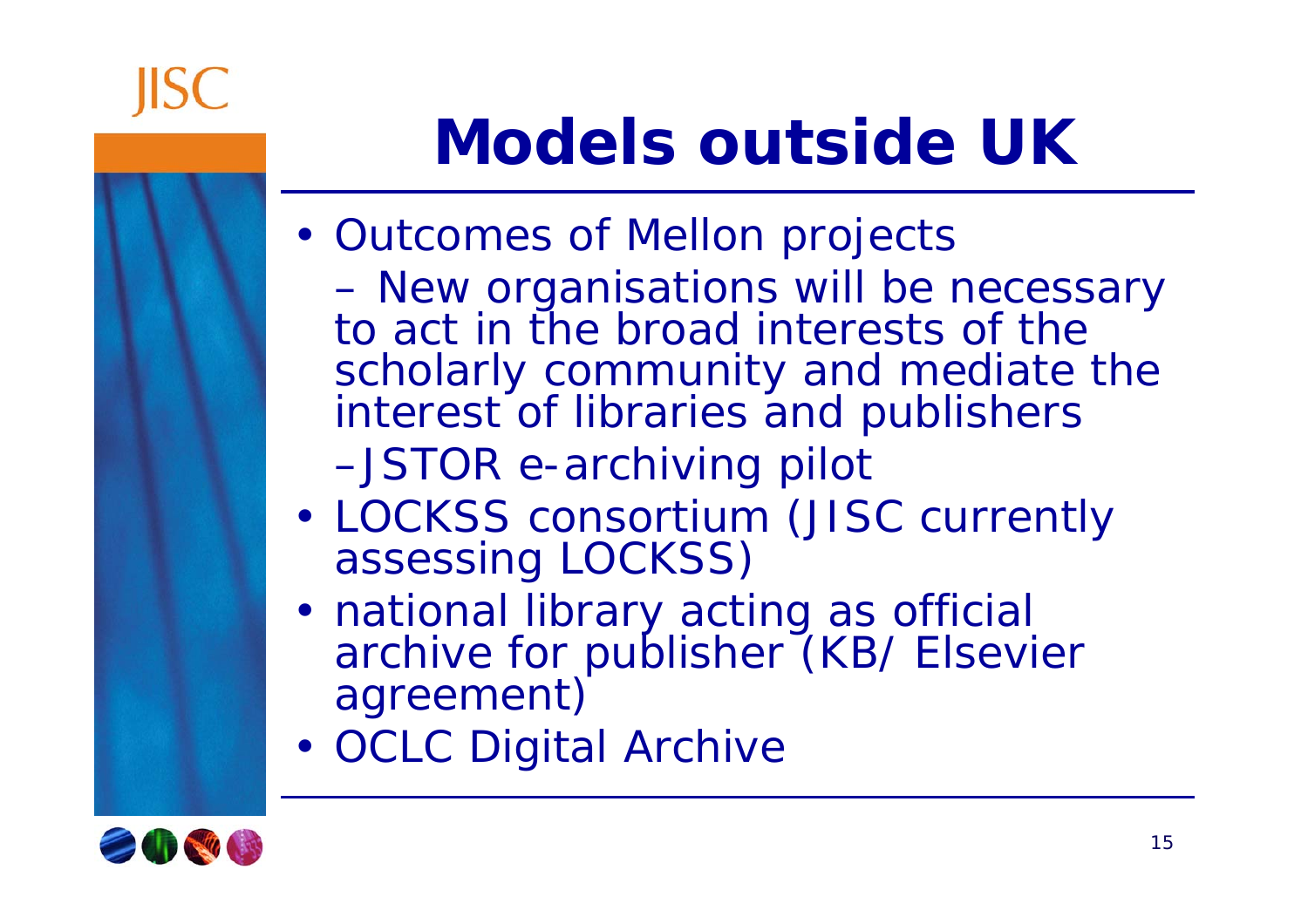

# **UK Legal Deposit**

- Enabling legislation has been passed. Regulations need to be drafted to enact for specific categories of material
- Substantial achievement (1 of only 7 worldwide)
- Major infrastructure (DOMS) being developed at BL for these and other digital materials
- • However
	- significant number of e-journals used by UK HE will be sourced internationally and outside UK jurisdiction
	- Full solution to E-journal archiving challenges will need to be wider than UK
	- Access needs/rights of purchasers in universities and legal deposit public access rights are different

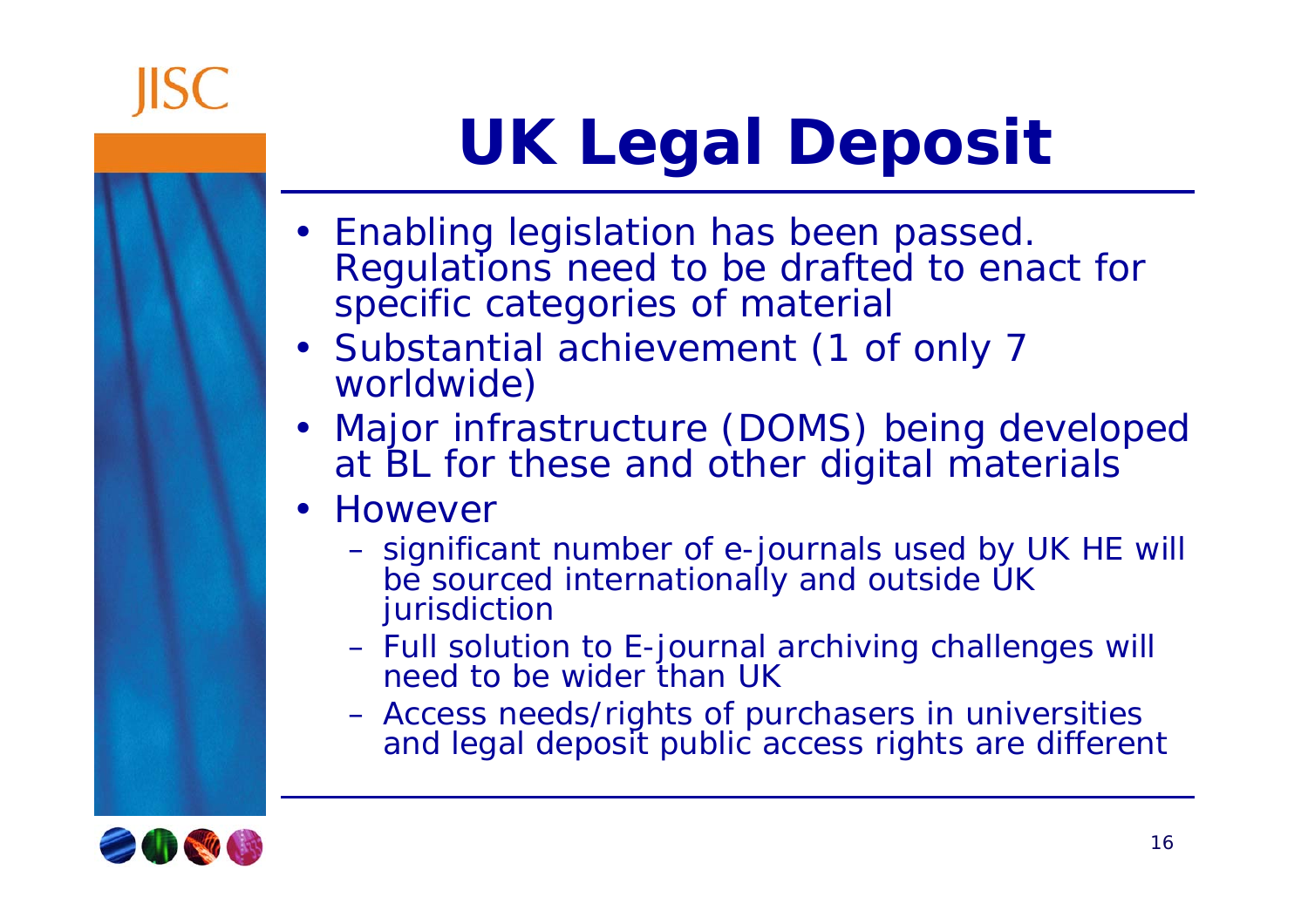

### **Workshop conclusions**

- Any solution *must* be an active collaboration between libraries and publishers (and possibly wider than this eg learned societies)
- Publishers' servers are probably the best means of access in the short- medium term
- The option of providing an archival copy to individual libraries is not recommended
- Unlikely to be a single point solution central co-ordination needs to be established to evaluate and ensure ongoing access
- JISC will seek to implement and move forward study recommendations (series of collaborations may be involved in this)

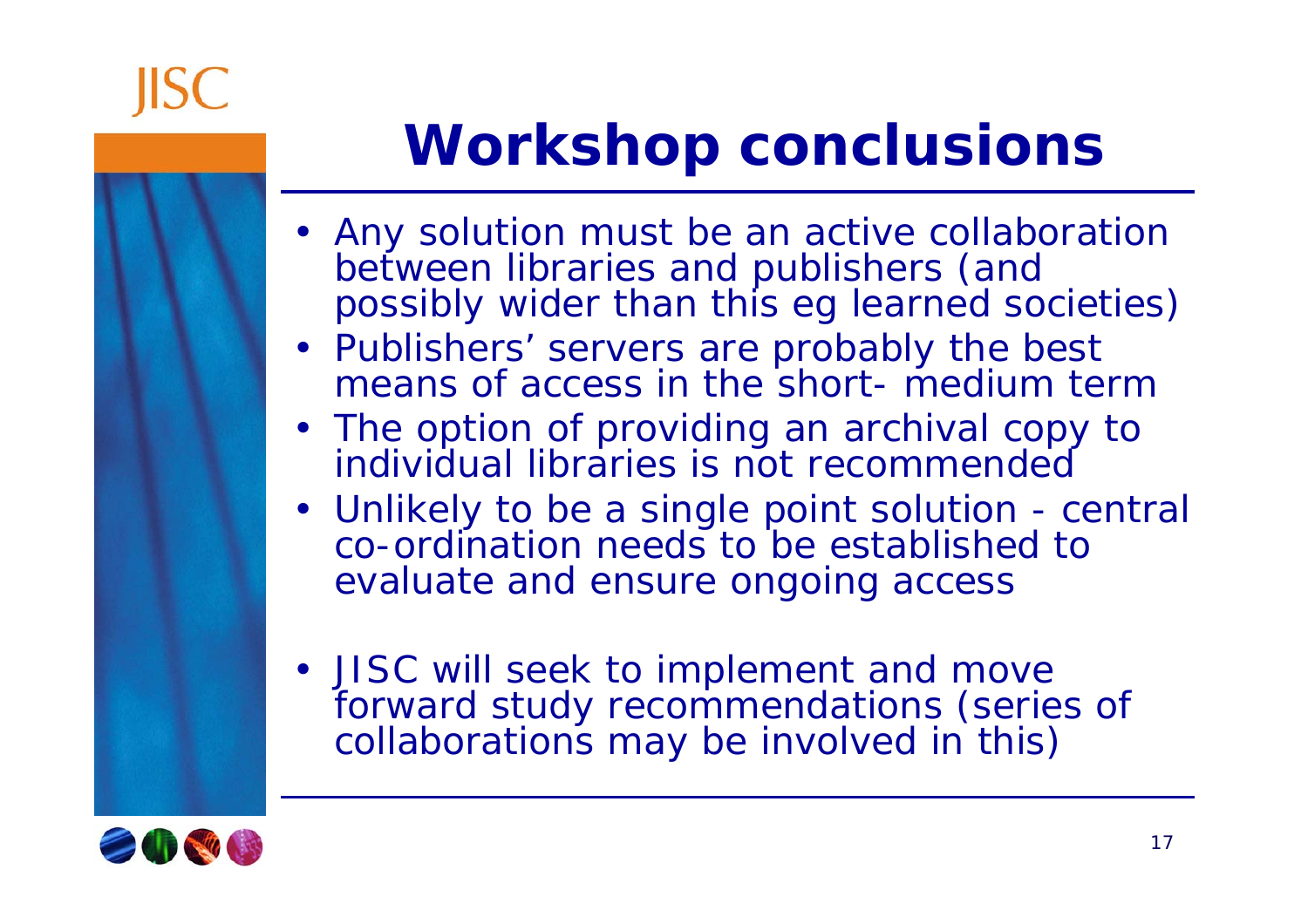

#### **Summary -why do we need preservation of e-journals?**

- •If you are purchasing e-journals:
- Need for citation, future access and use
- Parallel print and paper will diverge electronic content will be different
- doing nothing means maintaining both electronic and paper
- fundamental change from print -licensing access to electronic content
- presents new challenges for continuing access and preservation
- New solutions and collaborations beginning to emerge

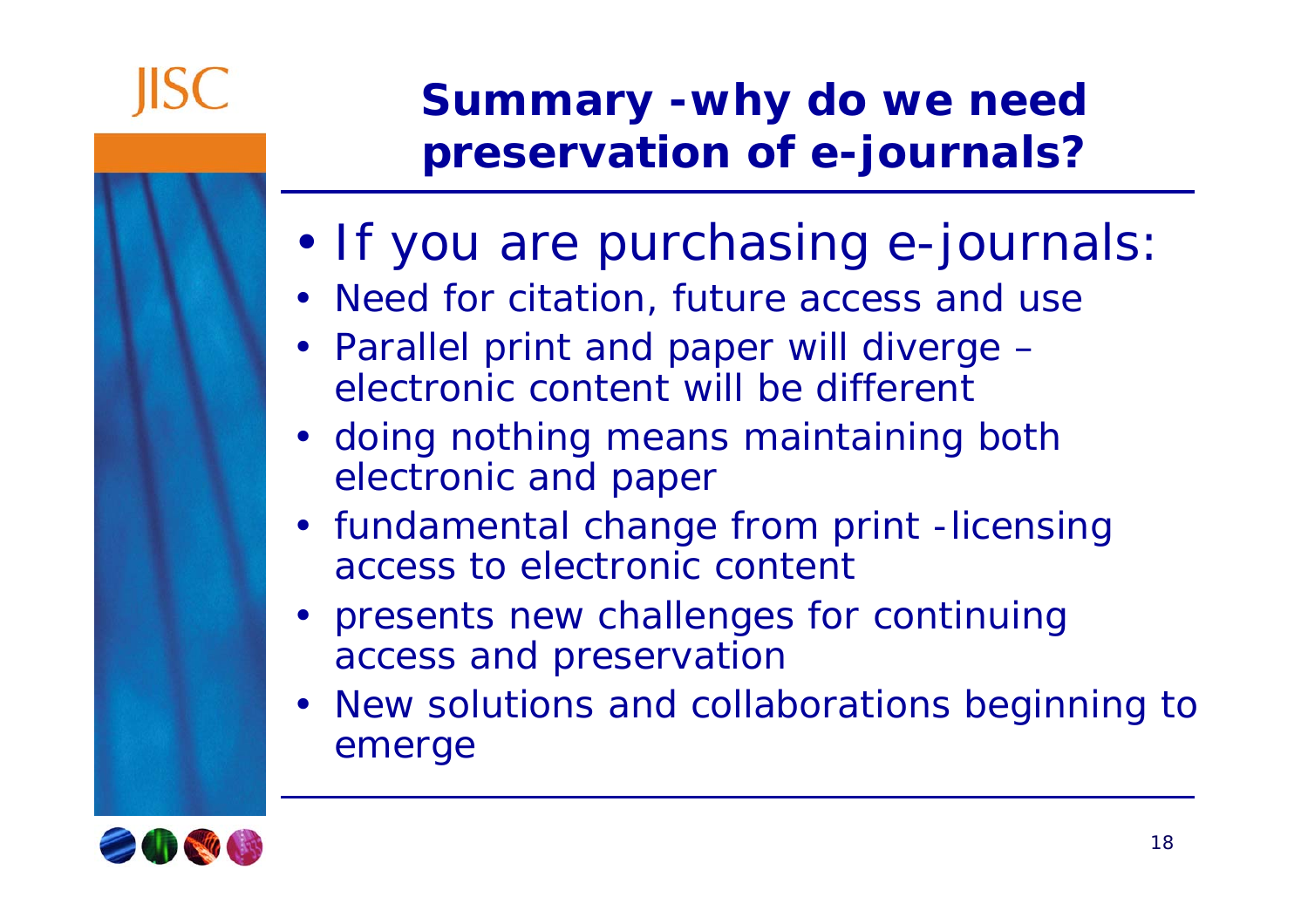

#### **Preservation of E- Prints**

- JISC funding development of institutional repositories for e-prints, etheses etc under its FAIR programme (more later).
- JISC preservation feasibility study by Hamish James et al-Final report available from:

<http://www.jisc.ac.uk/uploaded\_documents/eprints\_report\_final.pdf>

• JISC funding call 04/04 to implement main recommendations

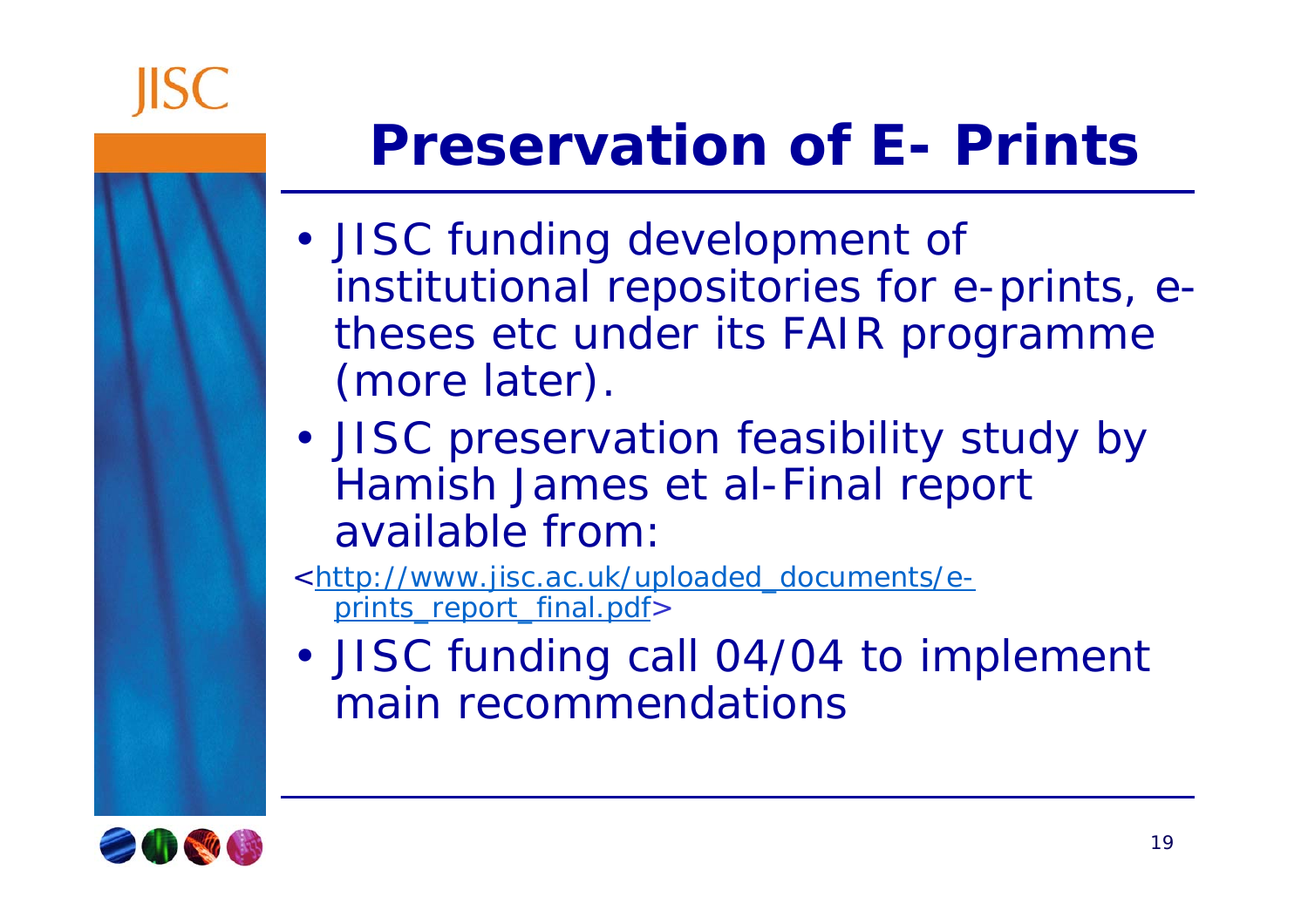

#### **04/04 Supporting Institutional Digital Preservation and Asset Management**

- Theme one: Institutional Management Support and Collaboration (policy, procedures, roles, training)
- Theme two: Digital Preservation Assessment Tools
- Theme three: Institutional Repository Infrastructure Development (replication, file format conversion, preservation network)
- •Closing date 21 July